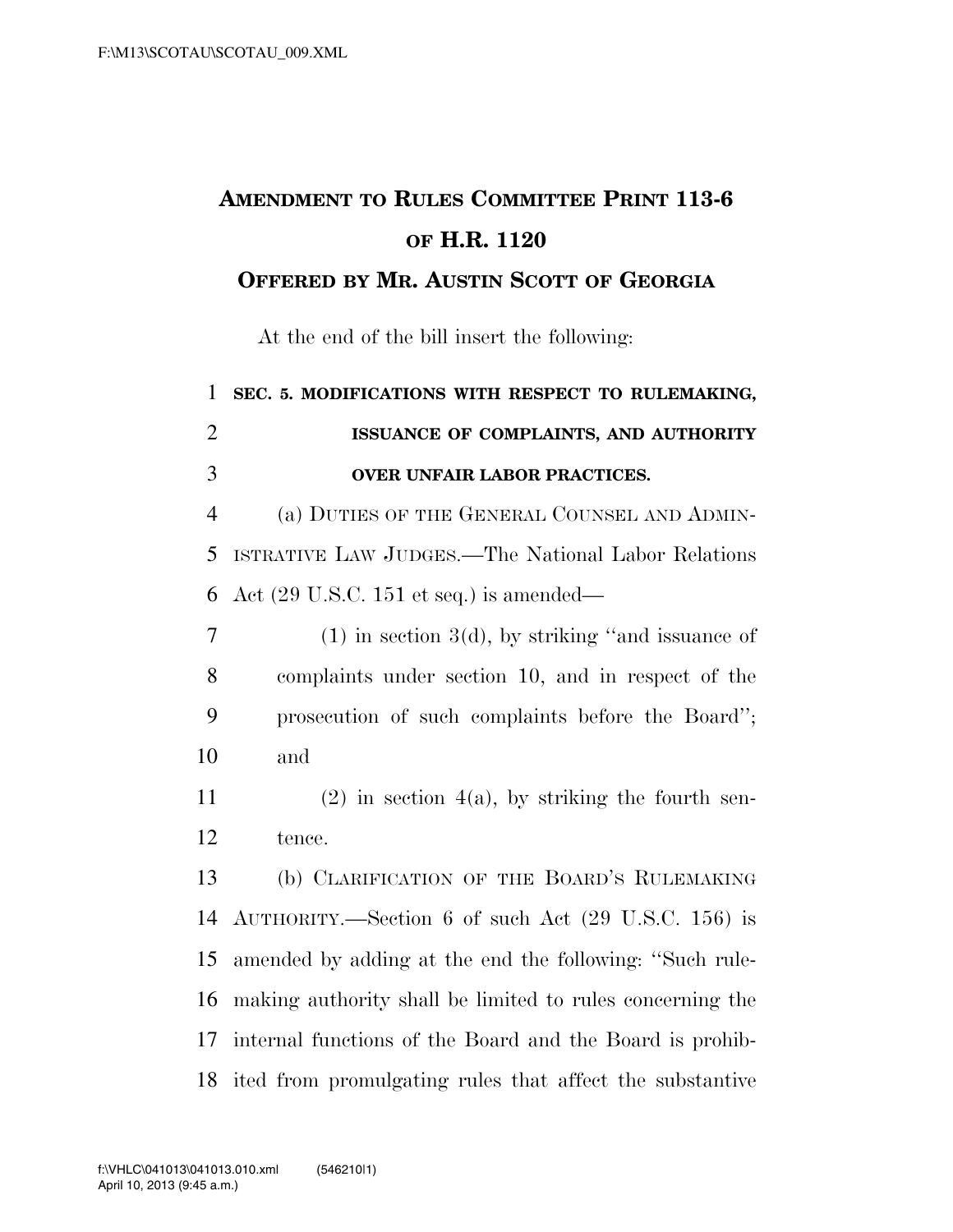rights of any person, employer, employee, or labor organi-zation.''.

 (c) INVESTIGATORY POWER AND ADJUDICATORY AU- THORITY OVER UNFAIR LABOR PRACTICE ALLEGA- TIONS.—Section 10 of such Act (29 U.S.C. 60) is amend-ed—

 $7 \quad (1)$  in subsection (a)—

 (A) by striking ''prevent any person from engaging in'' and inserting ''investigate''; and

 (B) by striking ''This power shall'' and all 11 that follows through the end of the subsection; 12 (2) in subsection (b)—

 (A) by striking ''Whenever it is charged'' 14 and inserting "Whenever it appears";

 (B) by striking ''or is engaging in'' and in- serting '', is engaging in, or is about to engage in'';

18 (C) by striking "the Board, or any agent" and all that follows through ''*Provided,* That no complaint shall be issued'' and inserting ''the aggrieved party may bring a civil action for such relief (including injunctions) as may be appropriate. Any such action may be brought in the district court of the United States where the violation occurred, or at the option of the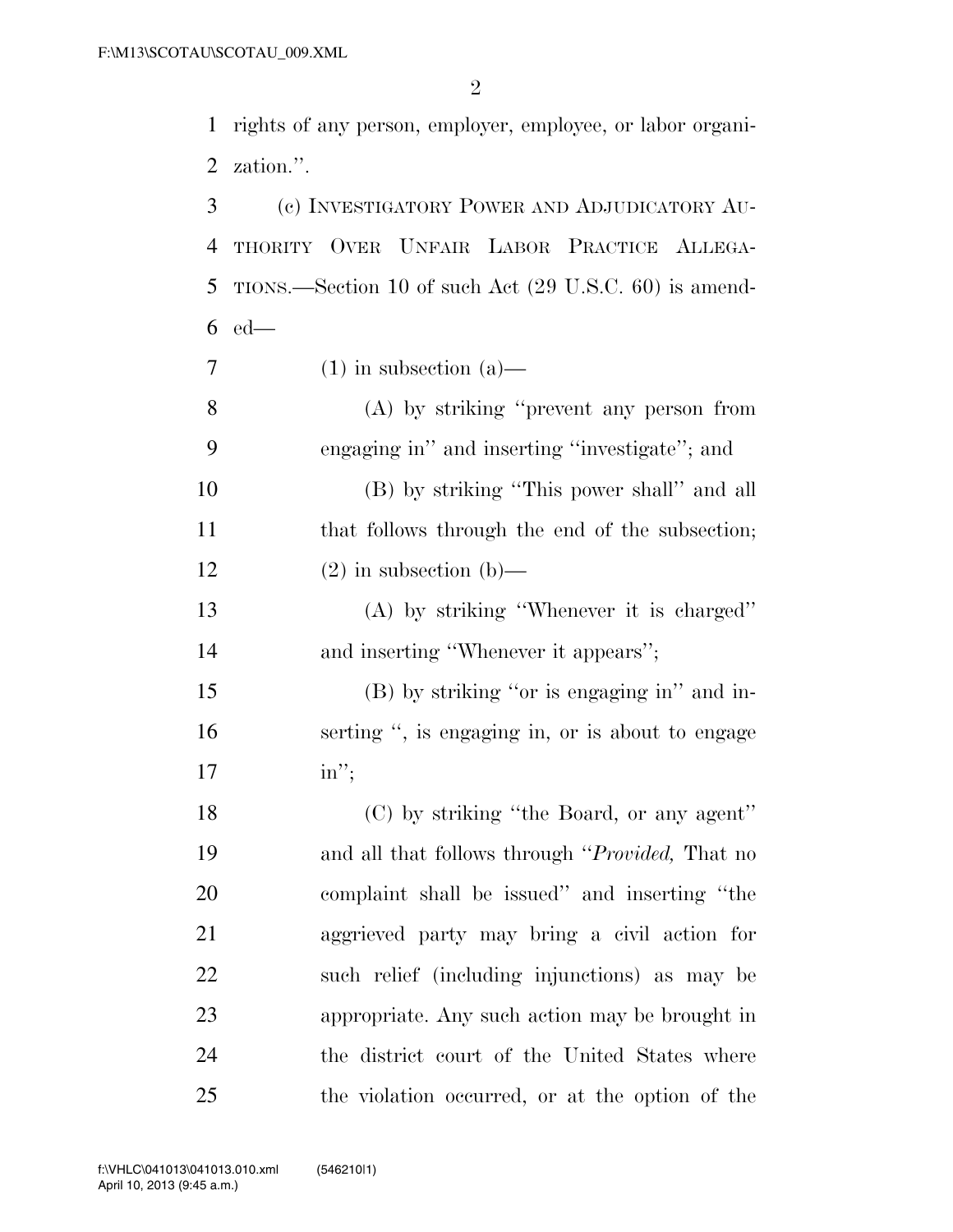| $\mathbf{1}$   | parties, in the United States District Court for      |
|----------------|-------------------------------------------------------|
| $\overline{2}$ | the District of Columbia. No civil action may be      |
| 3              | brought";                                             |
| $\overline{4}$ | (D) by striking "charge with the Board                |
| 5              | and the service of a copy thereof upon the per-       |
| 6              | son against whom such charge is made" and in-         |
| 7              | sert "civil action"; and                              |
| 8              | (E) by striking "Any such complaint may               |
| 9              | be amended" and all that follows through "Any         |
| 10             | such proceeding shall, so far as practicable,"        |
| 11             | and insert "Any such proceeding shall";               |
| 12             | $(3)$ by striking subsections $(e)$ through $(k)$ and |
| 13             | redesignating subsection (l) as subsection (c); and   |
| 14             | $(4)$ in subsection (c) (as so redesignated)—         |
| 15             | $(A)$ by striking "Whenever it is charged"            |
| 16             | and inserting "Whenever it is alleged";               |
| 17             | in the first sentence, by striking<br>(B)             |
| 18             | "charge" both places it appears and inserting         |
| 19             | "allegation"; and                                     |
| 20             | (C) by striking "and that a complaint                 |
| 21             | should issue, he shall" and all that follows          |
| 22             | through the end of the subsection and inserting       |
| 23             | ", the officer or regional attorney shall, on be-     |
| 24             | half of the Board, submit a written summary of        |